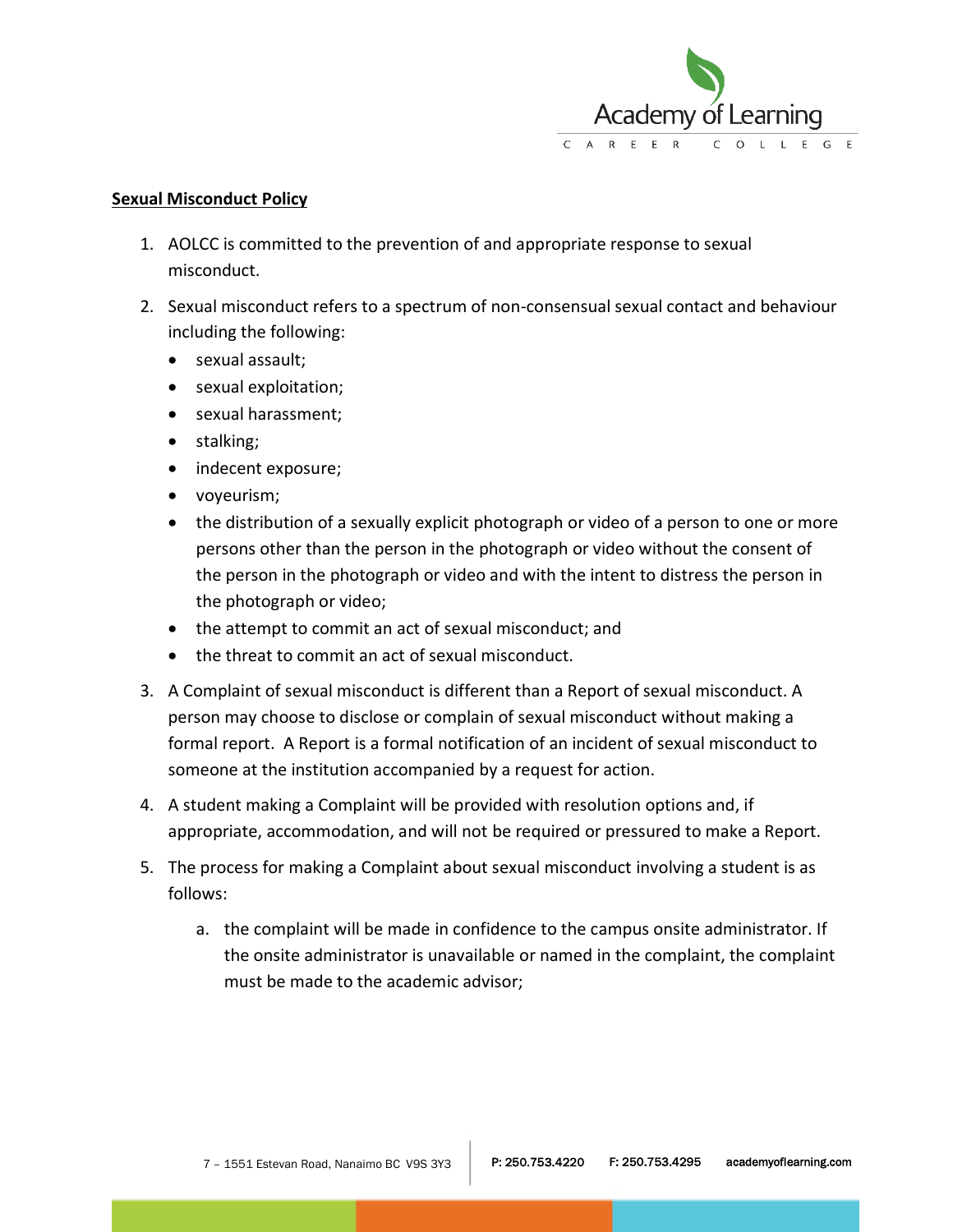

- 6. The process for responding to a Complaint of sexual misconduct involving a student is as follows:
	- a. Acknowledge receipt of the complaint.
	- b. Ensure the safety of the victim/survivor (immediate safety first, followed by ongoing safety).
	- c. Provide emergency numbers for law enforcement, medical assistance, mental health services, and other community services as required/appropriate.
	- d. Discuss seeking medical treatment/assistance for injuries, preventative treatment for sexually transmitted diseases, and other health services to preserve evidence.
	- e. Identify and provide contact information for qualified counsellors and/or victim services support providers who can offer an immediate confidential response.
- 7. The process for making a Report of sexual misconduct involving a student is as follows:
	- a. the report will be made in confidence in writing to the campus onsite administrator, and will include a request for action. If the onsite administrator is unavailable or named in the complaint, the report must be submitted to the academic advisor;
- 8. The process for responding to a Report of sexual misconduct involving a student is as follows:
	- a. Acknowledge receipt of the report.
	- b. Response team will review report and request for action.
	- c. Response team can choose to gather evidence from victim/survivor, alleged perpetrator, and any named witnesses. All parties involved will be treated with dignity and respect.
	- d. Action will be decided on within 7 days, and shared in writing with victim/survivor, alleged perpetrator.
- 9. It is contrary to this policy for an institution to retaliate, engage in reprisals or threaten to retaliate in relation to a Complaint or a Report.
- 10. Any processes undertaken pursuant to this policy will be based on the principles of administrative fairness. All parties involved will be treated with dignity and respect.